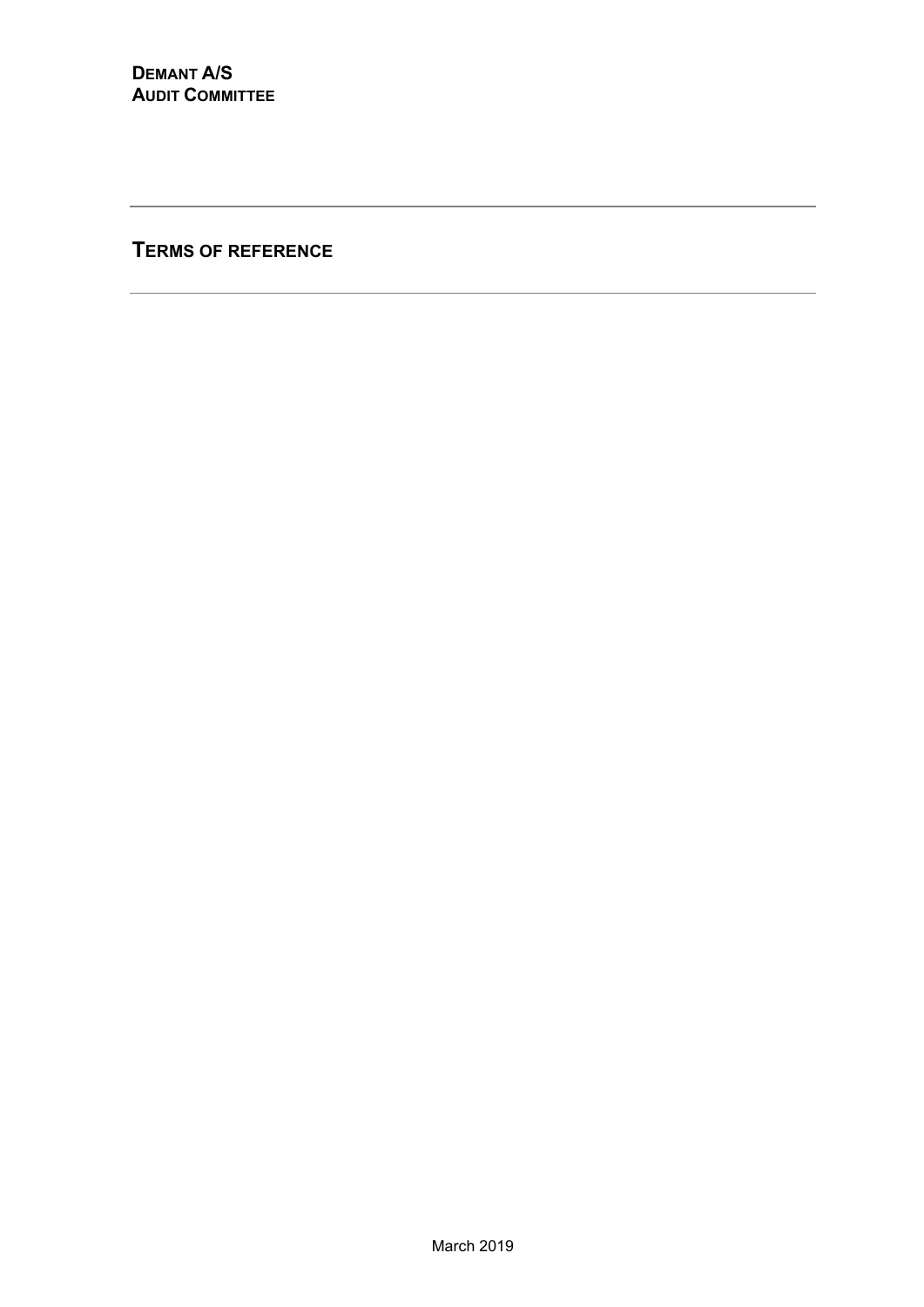## **The Board of Directors of Demant A/S has established an audit committee.**

## **1. Objective**

The audit committee can only prepare recommendations for decisions to be made by the Board of **Directors** 

The main objectives of the audit committee are:

- a) Monitoring financial reporting processes including significant accounting estimates.
- b) Keeping under review the effectiveness of the Company's internal controls and risk management systems, including uncertainties and risks in relation to the outlook for the current year.
- c) Assess the need for an internal audit.
- d) Overseeing the mandatory external audit of the Company's annual reports and consolidated financial statements.
- e) Reviewing and monitoring the independence of the external auditors and the audit firm including, in particular, processes in relation to approval of non-audit services.
- f) Assessing the qualifications and performance of the external auditors.

The audit committee must ensure an open and ongoing dialogue between the external auditors, the finance department and Management.

## **2. Composition and expertise**

The Board of Directors appoints the members of the audit committee amongst its own members which are not at the same time members of the Executive Board.

At least one of the committee members must be considered independent and have relevant financial experience as stipulated by law and decided by the Board of Directors.

The committee Chairman is appointed by the Board of Directors. The Chairman of the committee must be appointed amongst the independent Board members and cannot at the same time be Chairman of the Board of Directors.

## **3. Meetings**

Audit committee meetings will be planned to coincide with Board meetings.

The committee Chairman will approve the agenda of committee meetings and members are welcome to forward proposals for items to be included in the agenda and considered at the meeting.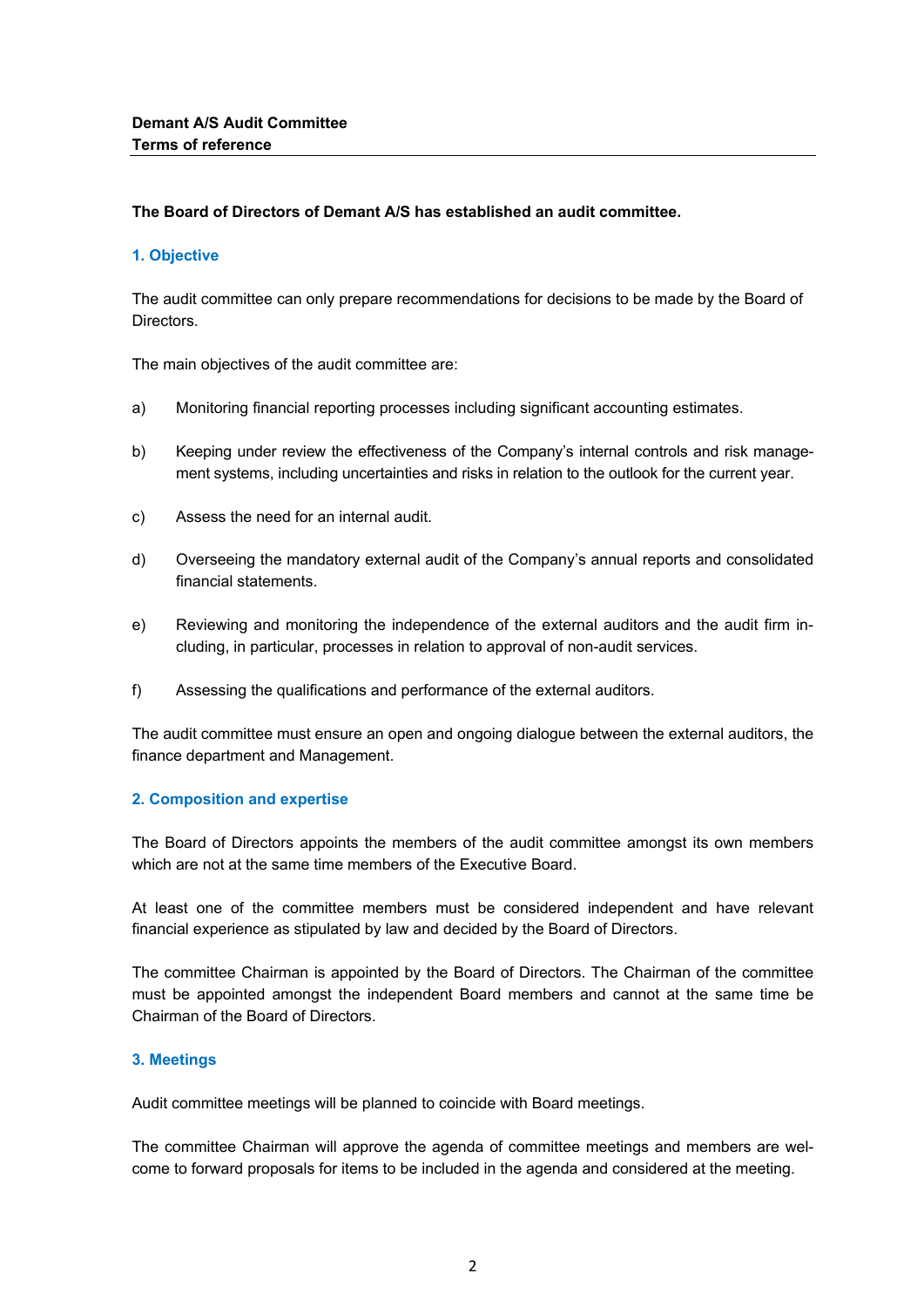The external auditors also attend meetings if they so wish or if asked by members of the audit committee or the Executive Board.

Twice a year, the Chairman of the committee and the Company's CFO will meet in order to review the annual and interim reports prior to submission to the audit committee and the Board of Directors, respectively.

# **4. Responsibilities and duties**

The audit committee will comply with its duties as follows:

## **Terms of reference**

1) Reviewing the audit committee's terms of reference at least once a year.

## **Monitoring external auditors' work**

- 2) Reviewing the work of the external auditors for the purpose of drawing up an audit report or other similar tasks. The external auditors will report directly to the Board of Directors/ the audit committee.
- 3) Reviewing the audit plan proposed by the external auditors, including in particular the audit strategy and risk areas.
- 4) Discussing the following subjects with the external auditors at relevant times:
	- All material accounting policies.
	- Any alternative accounting treatment of significant issues/transactions, which have been discussed with Management, and any consequences of the use of such alternative accounting treatment.
- 5) Reviewing the audit results with the external auditors, including any problems or difficulties and Management's response to such problems or difficulties.
	- Other important written documentation between the external auditors and the Executive Board – including the audit report and statement and a list of any non-corrected errors and lacking accounting information.
- 6) Reviewing the reports of the external auditors.
- 7) Making recommendations in relation to the appointment or re-appointment of auditors.

## **Reviewing external auditors' independence**

- 8) Reviewing and pre-approving both audit services and non-audit services that may be or are to be performed by the external auditors.
- 9) Assessing whether the processes of the external auditors in relation to approval of services that are not audit services do comply with their independence.
- 10) Discussing actively with the external auditors their independence and objectivity.